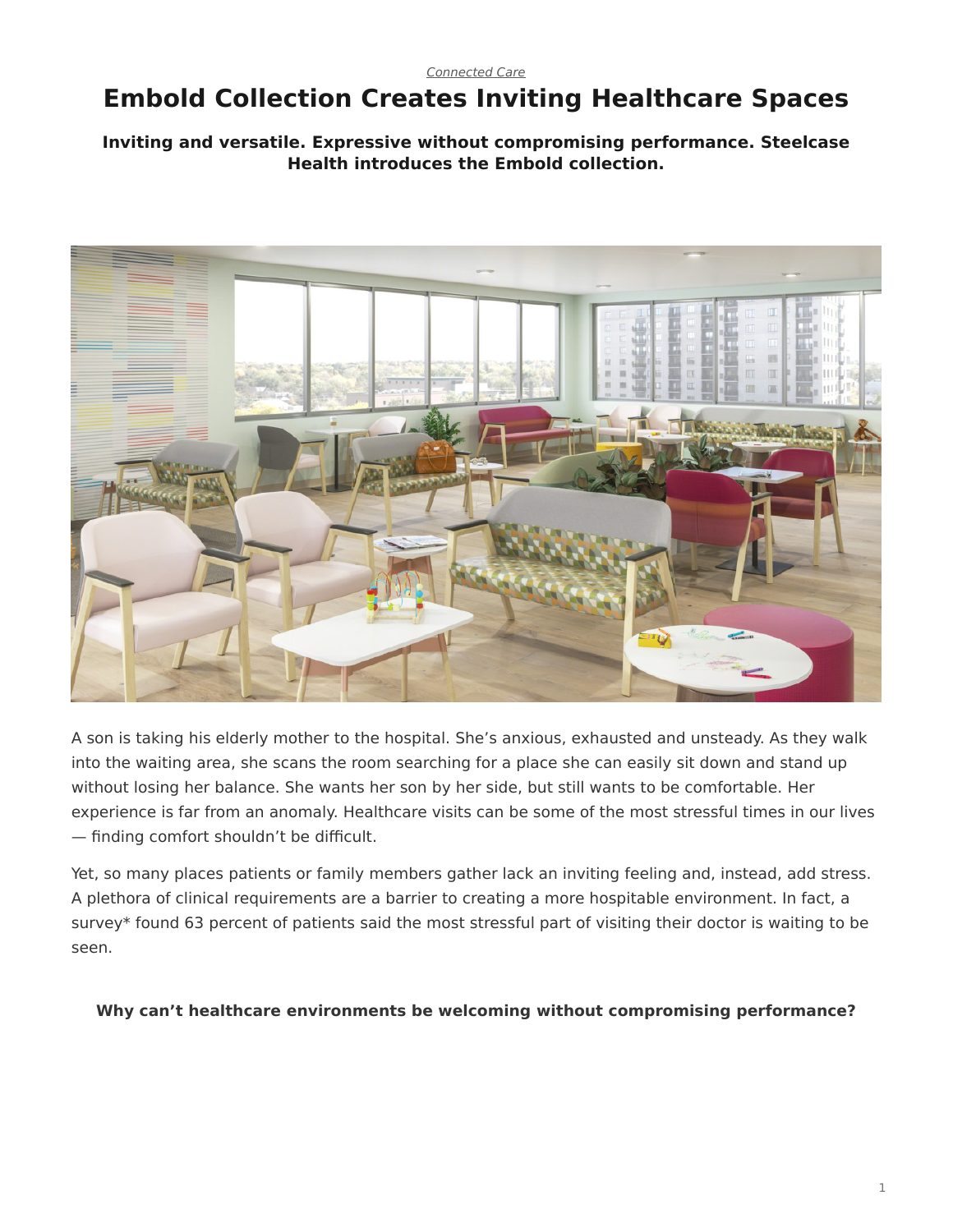To help organizations create a welcoming and comforting waiting or transition area, Steelcase Health introduced the Embold collection of seating and tables at NeoCon 2018. Awarded Best of NeoCon Gold in the Healthcare Guest and Lounge Seating category, Embold combines beauty with accessibility while offering a variety of sizes and material options for a wide range of people and spaces.

## **Inviting.**



A warm feeling in a [healthcare environment](https://www.steelcase.com/discover/information/health/supporting-family-members-patient-rooms/#meeting-family-needs-in-the-patient-room_support-family-centered-care) can give people a sense of familiarity, like being at home, in a time of uncertainty. Embold's inviting design, residential styling and comfortable [healthcare seating](https://www.steelcase.com/products/patient-chairs/) supports people's innate and natural movements.

"The curvature of the back of the chair is like a hug. We observed how people would sit with their arms around a loved one and we wanted to recreate that feeling," said Ryan Ramos, Steelcase Health design director. "It holds you and lets you shift your body and sit in a multitude of ways. The responsiveness lets people rock and fidget, reducing anxiety by catering to the body's natural rhythms."

In order to create a more refined aesthetic, Ramos' team poured over the details. The bevel in the arm profile, for example, reduces the visual mass of the chair leaving something thin, yet strong. The seam of the upholstery creates a waterline through the seating giving designers flexibility to change the fabric and deliver on a customized vision.

## **Versatile.**

Embold's graceful design and broad statement of line works in many environments and supports people's various needs. The collection creates flexible applications for designers and customers.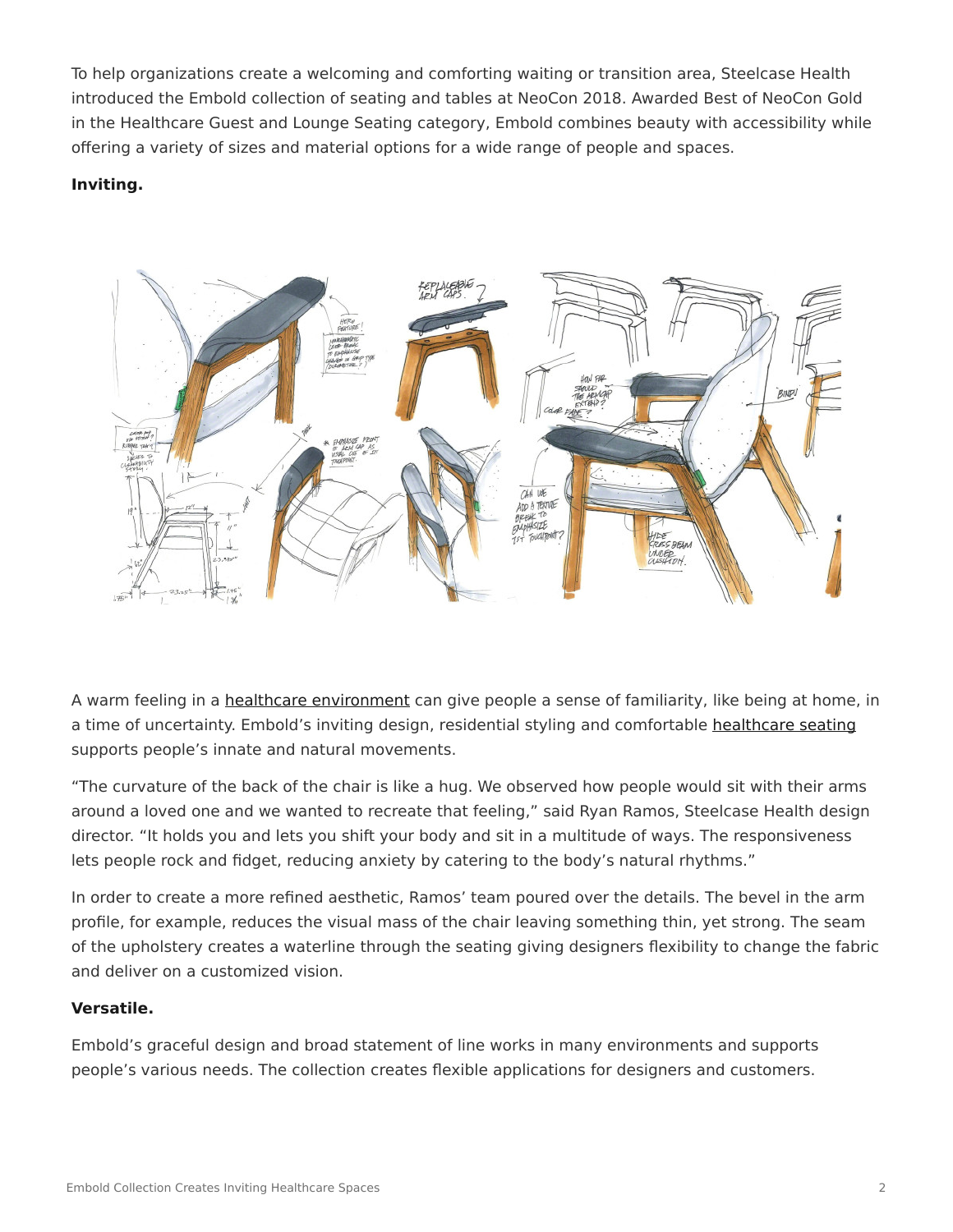- [Hospital sleeper chairs](https://www.steelcase.com/products/patient-chairs/) and multi-seat units can seat one to four people in a variety of configurations.
- Hip-height and bariatric options provide extended support for elderly and obese patients.
- Tables in three sizes, with the option of integrated power, offer a place to add softer lighting and personal items.

The possibility to provide a larger place to sit gives people a space to set personal items or sit by a loved one. In addition, if an organization's patient profile changes over time, facilities managers are able to move the arm to re-designate seating to accommodate changes in the healthcare population.

#### **Expressive.**

Embold's range of materiality encourages creativity and expression. With two back upholstery styles, wood and metal legs and two arm cap shapes with multiple materials offered, designers can move across the design spectrum and allow healthcare organizations to express their unique brand.

"Embold is beautiful. It breaks the mold," said Ramos. "You could easily find it in a hotel lobby or someone's living room in addition to a healthcare environment."

#### **Performance.**

Embold offers the best of style and function for hard-working healthcare environments. The result is safe, durable and easy to clean.

- Curved back This comforting shape supports how people naturally sit. It's intuitive without the need for adjustments.
- Wallsaver leg This refined profile also protects facilities without being a tripping hazard.
- Arm cap This beautiful addition to the chair also provides stability through a handed overhang.
- Crumbsweep This integrated feature adds to the signature look of the chair while making it easy to clean.

"[Healthcare furniture](https://www.steelcase.com/discover/information/health/) doesn't have to feel institutional. It shouldn't add to the stress people feel during a [healthcare experience.](https://www.steelcase.com/spaces-inspiration/health-spaces-transition-waiting/) It should make you feel good physically and emotionally," said Ramos.

The Embold collection from Steelcase Health will be available in Winter 2018. [Sign up to be the first to](https://info.steelcase.com/embold) [learn when Embold is available.](https://info.steelcase.com/embold)

\* Source: [Sequence](https://www.businesswire.com/news/home/20160405005493/en/New-Survey-Sequence-Uncovers-Functional-Breakdowns-Technology) "No Room for Waiting," April 2016